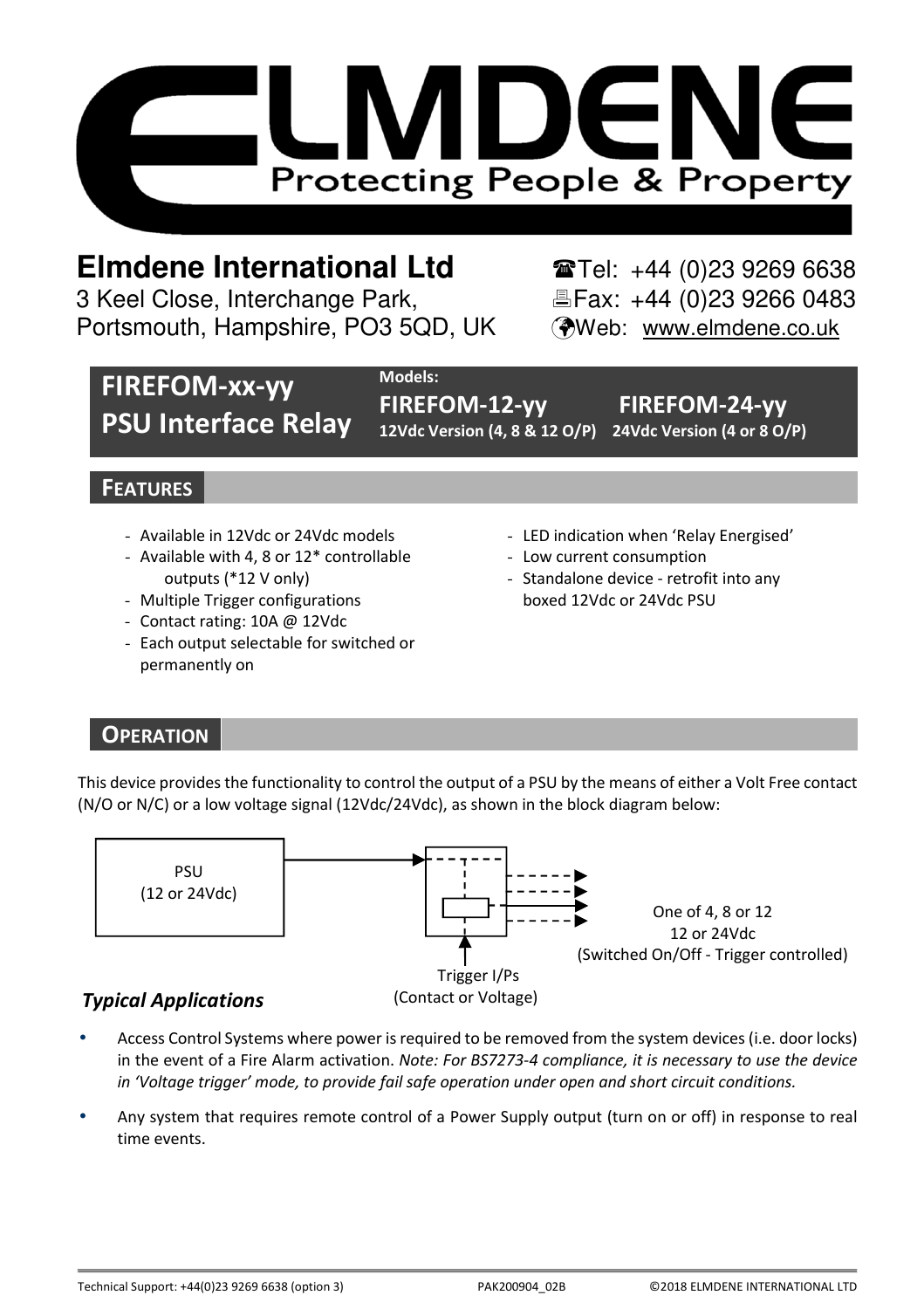

## **CONNECTIONS**

| l/P      |   | +12Vdc or +24Vdc from PSU O/P                                    |  |  |
|----------|---|------------------------------------------------------------------|--|--|
|          | - | OV from PSU O/P                                                  |  |  |
| Trigger: |   | Trigger I/P from control device (+VE or Contact)                 |  |  |
|          | - | Trigger I/P from control device (OV or Contact)                  |  |  |
| $O/P$ :  |   | Auxiliary +Vdc un-switched PSU O/P - or - switched O/P via relay |  |  |
|          |   | OV output to load (Common OV)                                    |  |  |

#### *Warning: This unit is NOT suitable for switching 240Vac. Mains loads.*

#### *Trigger & Jumper Configurations*

The device has 3 modes of operation set by the onboard jumpers:

- Contact Mode (Normally Open) Jumper across: 2 & 3
- Contact Mode (Normally Closed) Jumpers across: 1 & 2 and 3 & 4
- Voltage Mode Jumper across: 3 & 4



*Table 1* defines the output state of the N.O and N.C contacts with respect to Mode selected and Trigger inputs.

| Table 1         | <b>Trigger</b><br>Select | Jumper(s) | <b>Trigger</b><br>$+8 -$ | Output<br>$+V$ | Amber<br><b>LED</b>      |
|-----------------|--------------------------|-----------|--------------------------|----------------|--------------------------|
| Contact<br>Mode | N.O                      | 283       | open                     | no output      | <b>OFF</b>               |
|                 |                          |           | closed                   | $+12/24V$      | ON                       |
|                 |                          |           |                          |                |                          |
|                 | N.C                      | 1&2       | open                     | $+12/24V$      | ON                       |
|                 |                          | 3 & 4     | closed                   | no output      | <b>OFF</b>               |
|                 |                          |           |                          |                |                          |
| $11 - 11 - - -$ |                          |           | annliad                  | 127/241/       | $\bigcap_{n=1}^{\infty}$ |

| Voltage | ۰VE |       | applied | $+12/24V$ | ΟN  |
|---------|-----|-------|---------|-----------|-----|
| Mode    |     | 3 & 4 | removed | no output | OFF |

Note: Trigger Input terminals + and - are only polarity conscious when used in Voltage mode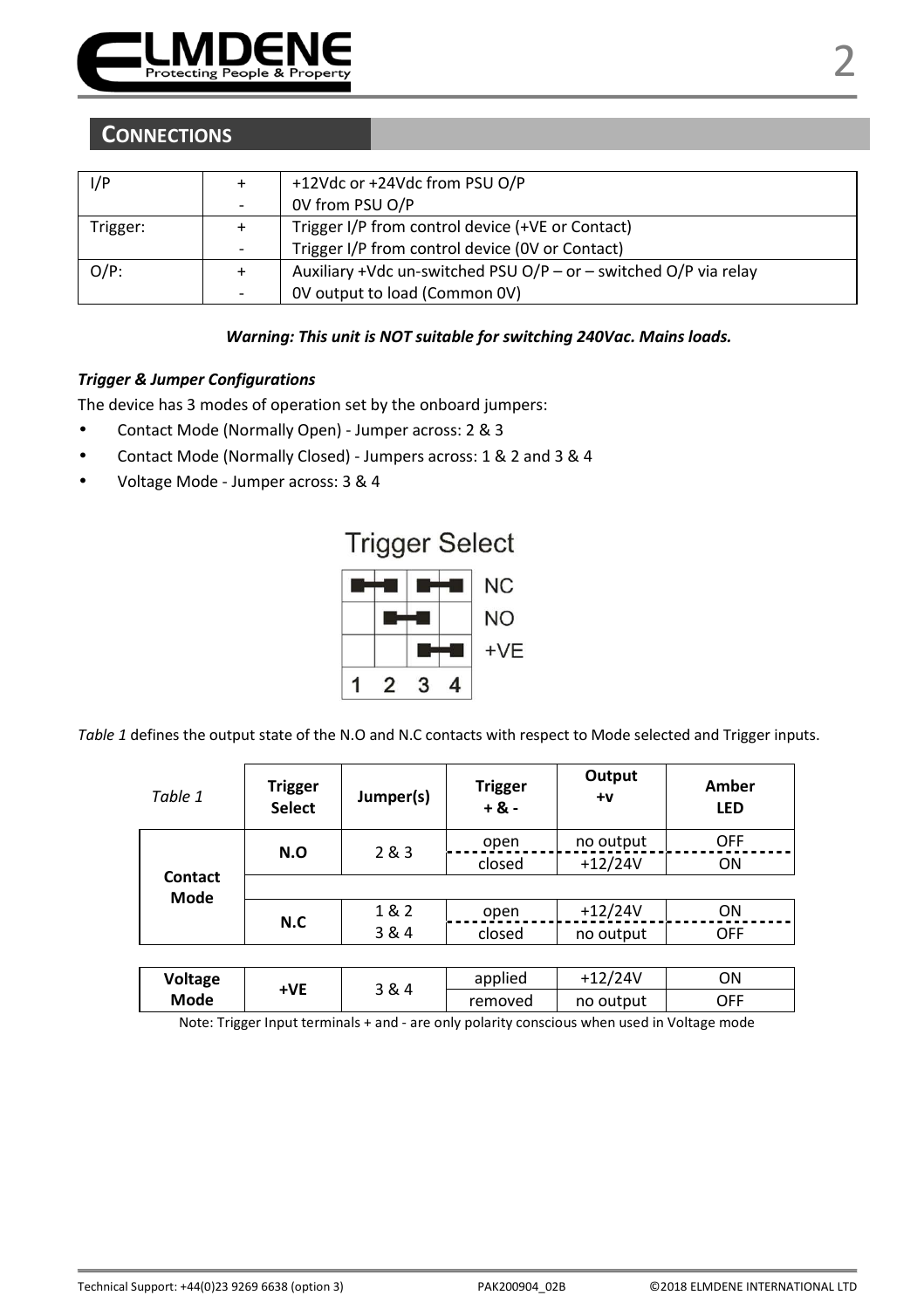

## **Typical Setup:**



In the example above, power to the lock is removed when the 24Vdc signal from the Fire Alarm Panel is disconnected *(BS7273-4 Compliant).When trigger select jumper set across 3 and 4.*

## **INSTALLATION AND SET-UP**

*Note: Ensure all power is removed while connections are made to the device.* 

- 1. Ensure PSU voltage matches the PSU Relay Interface rating (12Vdc or 24Vdc).
- 2. Set Trigger select jumpers to required method.
- 3. Set output select Jumpers for each output as required
- 4. Mount PSU Interface Relay using self-adhesive mounting feet supplied.
- 5. Make required connections.
- 6. Apply power and ensure red LED lights, test relay operation by using the appropriate Trigger selected.

### **MAINTENANCE**

There is no regular maintenance required of this device.